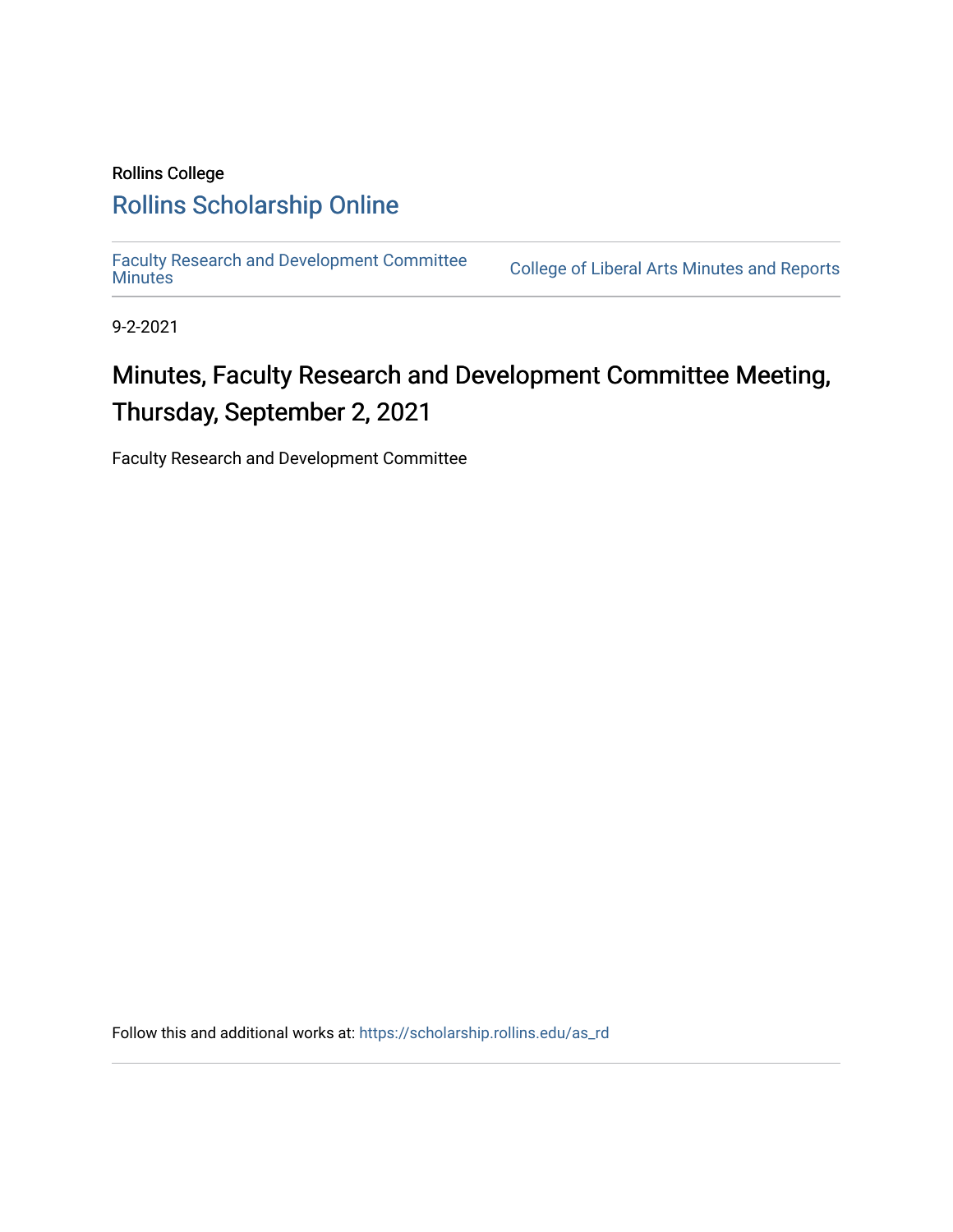

### **APPROVED MINUTES College of Liberal Arts' Faculty Research & Development Committee Meeting Thursday, September 2, 2021 1:00 p.m. – 2:00 p.m. <https://rollins.webex.com/meet/esmaw>**

#### **ATTENDANCE**

The following colleagues were present:

Pamela Brannock *(Science & Mathematics Division Rep)* Nancy Chick *(Non-Voting Member)* Serina Haddad *(At-Large Rep)* Kaitlyn Harrington *(Note Taker)* Audrey Hope *(Expressive Arts Division Rep)* Kip Kiefer *(Business Division Rep)* Mari Robertson *(Social Sciences Division Rep)* Eric Smaw *(2021-22 Committee Chair & Humanities Division Rep)* Kara Wunderlich *(Social Sciences Applied Division Rep)* Jie Yu *(2020-21 Committee Chair & Social Sciences Applied Division Rep)*

#### The following colleagues were absent:

Jennifer Cavenaugh *(Non-Voting Member)* Devon Massot *(Non-Voting Member)*

#### **CALL TO ORDER**

Jie Yu called the meeting to order at 1:09 p.m. then introduced the committee's new chair, Eric Smaw.

#### **NEW BUSINESS**

|      |                              | <b>Introductions</b>                                                                  |
|------|------------------------------|---------------------------------------------------------------------------------------|
| II.  | <b>Strategic Planning</b>    |                                                                                       |
|      |                              | a. FRDC will work with FAC on strategic planning initiatives                          |
| III. | Rethinking the Scope of FRDC |                                                                                       |
|      |                              | a. President Cornwell and Provost Singer have tasked FRDC with rethinking the overall |
|      |                              | scope of this committee                                                               |
|      |                              | b. FRDC will draft a new bylaw to eventually run by EC                                |